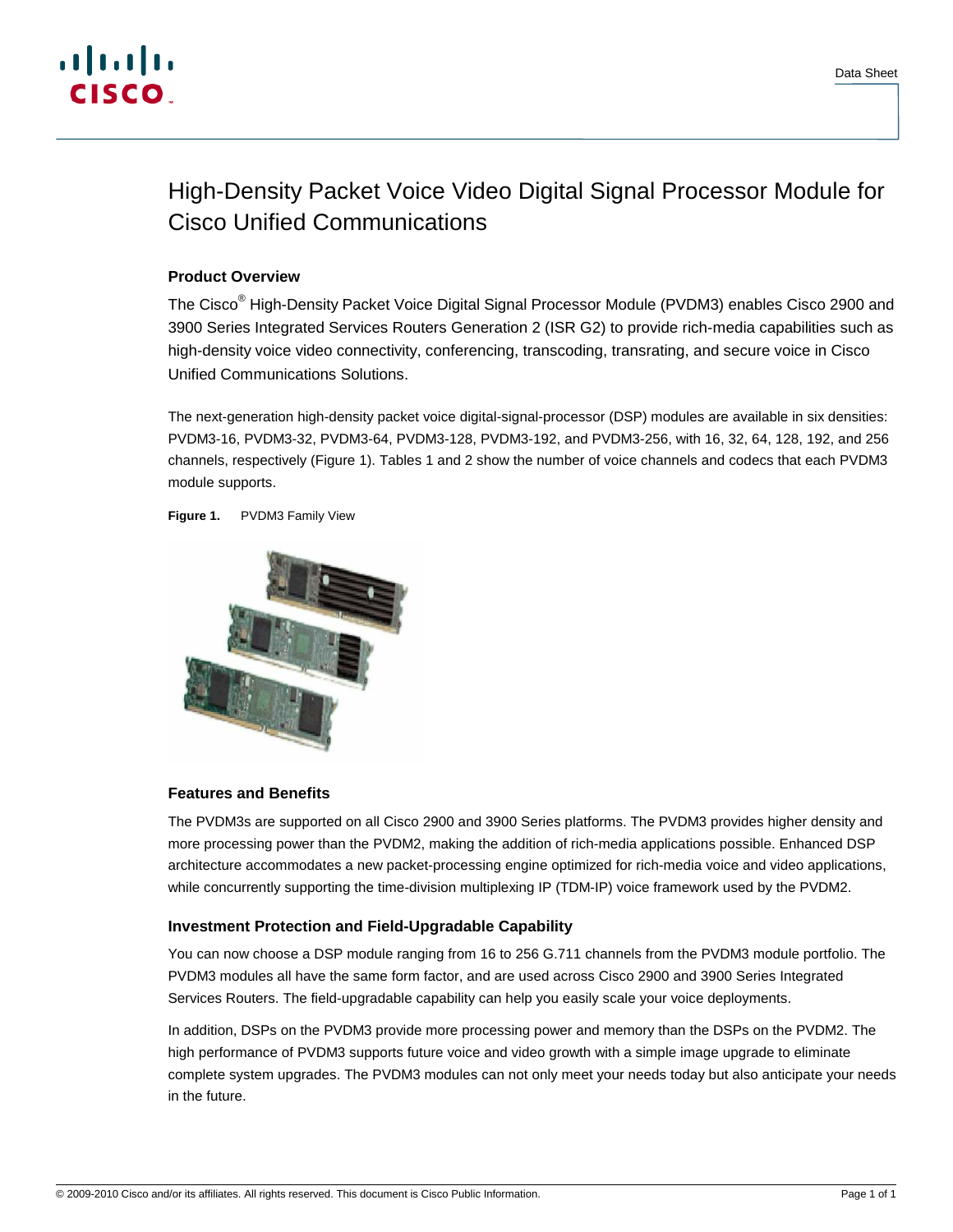## **Wide Range of Codec Support**

The PVDM3 modules support a wide range of codecs of different complexities. They support all codecs that are supported by the PVDM2 modules. Table 1 lists the codecs supported on the PVDM3 modules.

**Table 1.** Codec Support on PVDM3 Modules

| <b>Name</b>         | <b>Low-Complexity Codecs</b>                          | <b>Medium-Complexity Codecs</b> | <b>High-Complexity Codecs</b>                                                                                  |
|---------------------|-------------------------------------------------------|---------------------------------|----------------------------------------------------------------------------------------------------------------|
| <b>PVDM3</b> module | G.711, ClearChannel, and Fax and<br>Modem Passthrough | Fax Relay                       | G.729a, G.729ab, G.726, G.722, and G.728, G.729, G.729b, Internet Low Bitrate<br>Codec (iLBC), and Modem Relay |

## **High Density and Flexibility**

The PVDM3 modules have up to four times higher density than the PVDM2 modules. In addition, the PVDM3 modules provide better density for medium- and high-complexity codecs than their equivalent PVDM2 peers. For example, the number of supported medium-complexity codecs on a PVDM3-64 is 42, versus 32 on a PVDM2-64. Refer to Table 2 for more details about channel density for each PVDM3 module.

High-end PVDM3 modules such as the PVDM3-192 and PVDM3-256 enable scalable rich-media applications with improved user experience and quality. A PVDM3-256 can support up to 60 secure iLBC TDM-IP voice sessions, and up to 30 eight-party conferences with the high-fidelity wideband codec G.722.

| <b>Name</b>      | <b>Description</b>                                  | <b>Maximum Number</b><br>of Channels in Low-<br><b>Complexity Codecs</b> | <b>Maximum Number of</b><br><b>Channels in Medium-</b><br><b>Complexity Codecs</b> | <b>Maximum Number of</b><br><b>Channels in High-</b><br><b>Complexity Codecs</b> |
|------------------|-----------------------------------------------------|--------------------------------------------------------------------------|------------------------------------------------------------------------------------|----------------------------------------------------------------------------------|
| <b>PVDM3-16</b>  | 16-channel high-density voice and video DSP module  | 16                                                                       | 12                                                                                 | 10                                                                               |
| <b>PVDM3-32</b>  | 32-channel high-density voice and video DSP module  | 32                                                                       | 21                                                                                 | 14                                                                               |
| <b>PVDM3-64</b>  | 64-channel high-density voice and video DSP module  | 64                                                                       | 42                                                                                 | 28                                                                               |
| <b>PVDM3-128</b> | 128-channel high-density voice and video DSP module | 128                                                                      | 96                                                                                 | 60                                                                               |
| <b>PVDM3-192</b> | 192-channel high-density voice and video DSP module | 192                                                                      | 138                                                                                | 88                                                                               |
| <b>PVDM3-256</b> | 256-channel high-density voice and video DSP module | 256                                                                      | 192                                                                                | 120                                                                              |

**Table 2.** Channel Density of PVDM3 Modules

# **Conferencing, Transcoding, and Transrating Services**

The PVDM3 modules support digital voice connections, analog voice connections, conferencing, and universal transcoding services. The same DSPs on the PVDM3 modules can now support all the services with a single DSP image. In addition, the PVDM3 supports a higher number of conference sessions and a higher number of participants per conference than the PVDM2. The PVDM3-256 can support up to 6 conferences with 64 participants in each conference and up to 66 conferences with 8 participants in each conference. Please refer to the [PVDM3](http://www.cisco.com/en/US/prod/collateral/modules/ps3115/qa_c67_553073.html) [Q&A](http://www.cisco.com/en/US/prod/collateral/modules/ps3115/qa_c67_553073.html) for more information about the number of supported sessions.

In conjunction with Cisco IOS® Software, the PVDM3 modules support universal transcoding and the same codec repacketization as the PVDM2 modules. Universal transcoding allows transcoding from any supported codec to any other supported codec. The PVDM3 modules offer improved universal transcoding session capacity over the PVDM2 modules. Please refer to the [PVDM3 Q&A](http://www.cisco.com/en/US/prod/collateral/modules/ps3115/qa_c67_553073.html) for more details about the number of supported sessions for each codec on each PVDM3 module.

The PVDM3 modules support transrating, where repacketization of the same codec is used to connect dissimilar networks that have different codec packetization periods.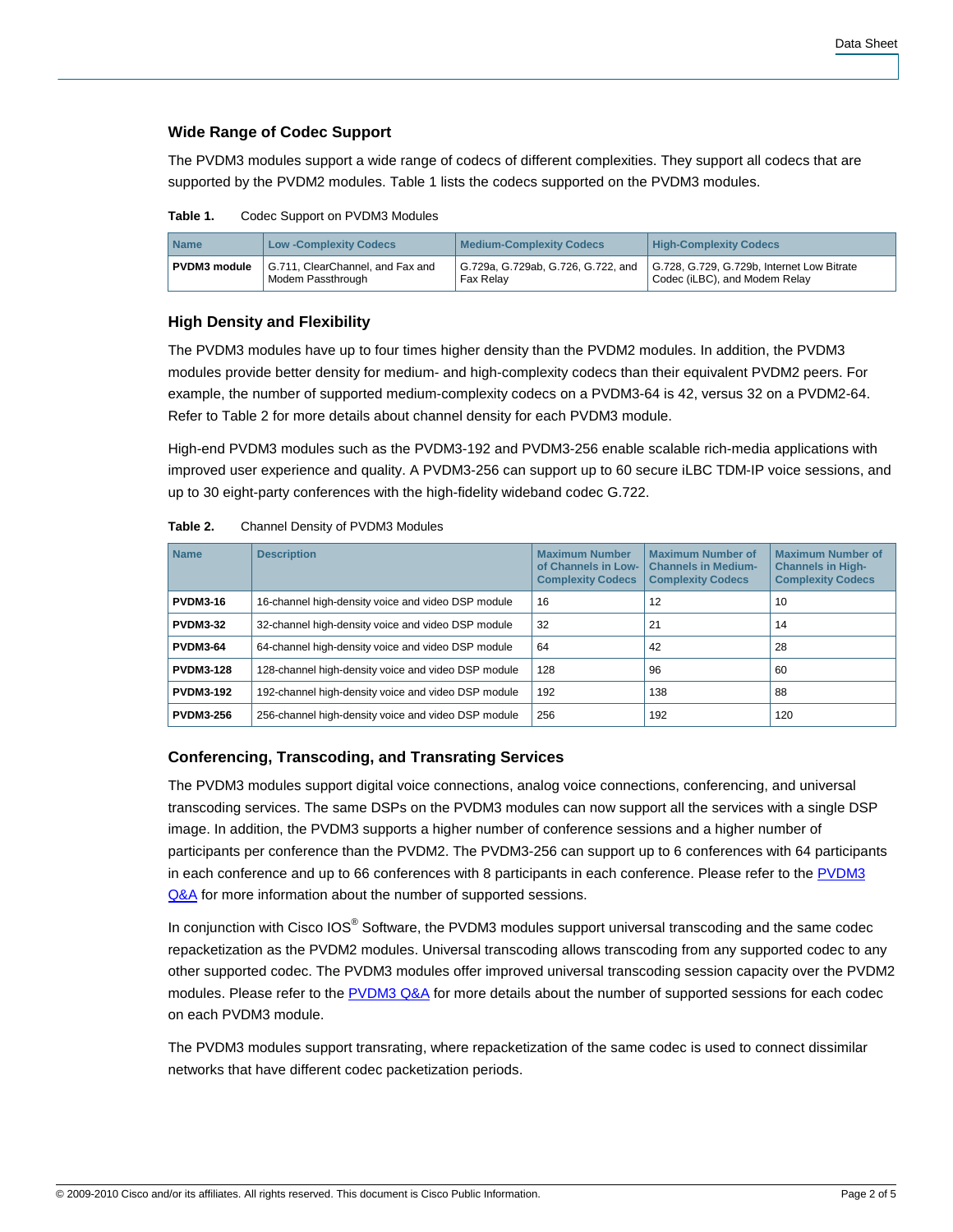#### **Voice-Quality Management**

The PVDM3 modules perform compression, voice-activity-detection, jitter-management, and echo-cancellation functions. The echo cancellation offered in the PVDM3 modules has a tail length of 128 milliseconds (ms) and complies with ITU-T G.168.

## **Energy-Saving Feature**

The PVDM3 DSPs offer multiple power-saving modes, including a power-saver mode when the module is not in use. In power-saver mode each PVDM3 can save up to 5 watts of power.

#### **Cisco Platform Availability**

The Cisco High-Density Packet Voice Digital Signal Processor Modules are supported on all Cisco 2900 and 3900 Series platforms. The Cisco 2901 and 2911 have 2 PVDM slots each, the Cisco 2921 and 2951 have 3 PVDM slots each, and the Cisco 3925 and 3945 have 4 PVDM slots each. Please refer to Table 3 for more information about the support matrix.

| Table 3. | Integrated Services Router Platform Support |  |  |
|----------|---------------------------------------------|--|--|
|          |                                             |  |  |

| <b>Name</b>                                                          | <b>Platform Support</b>                                                                       | <b>Availability</b>                                                     | Release                                  |
|----------------------------------------------------------------------|-----------------------------------------------------------------------------------------------|-------------------------------------------------------------------------|------------------------------------------|
| PVDM3-16, PVDM3-32, PVDM3-64,<br>PVDM3-128, PVDM3-192, and PVDM3-256 | Cisco 2901, 2911, 2921, 2951, 3925.<br>3945, 3925-E, and 3945-E Integrated<br>Service Routers | Unified Communications License on<br>Universal Cisco IOS Software image | l Cisco IOS Software<br>Release 15.0(1)M |

Note: PVDM3 modules are not supported on the existing Cisco 2800 and 3800 Series Integrated Services Routers.

### **Product Specifications**

Table 4 lists product specifications.

| Table 4. | <b>Product Specifications</b> |
|----------|-------------------------------|
|----------|-------------------------------|

| <b>Feature</b>                   | <b>Specifications</b>                                                                                                                                                                   |  |
|----------------------------------|-----------------------------------------------------------------------------------------------------------------------------------------------------------------------------------------|--|
| <b>Components</b>                |                                                                                                                                                                                         |  |
| <b>DSP</b>                       | Multicore DSP technology                                                                                                                                                                |  |
| <b>DSP</b> external memory       | 512-megabit double-data-rate (DDR) synchronous dynamic random access memory (SDRAM) for each<br><b>DSP</b>                                                                              |  |
| Interface                        | 240-pin dual-inline-memory-module (DIMM) interface                                                                                                                                      |  |
| <b>Features</b>                  |                                                                                                                                                                                         |  |
| <b>Echo cancellation</b>         | Software echo cancellation compliant with ITU-T G.168, with 128-ms tail coverage                                                                                                        |  |
| <b>Operating temperature</b>     | $-41$ to 131 F ( $-5$ to 55 °C)                                                                                                                                                         |  |
| Voltage                          | 3.3V                                                                                                                                                                                    |  |
| Current                          | 1.47A                                                                                                                                                                                   |  |
| Power                            | 4.85W                                                                                                                                                                                   |  |
| <b>Regulatory and Compliance</b> |                                                                                                                                                                                         |  |
| <b>Safety</b>                    | • Complies with IEC 60950 (worldwide) and AS/NZS 60950-1 (Australia and New Zealand) CAN/CSA-<br>C22.2 No. 60950-1, 1st and 2nd Ed. (Canada) and GB4943-95 (People's Republic of China) |  |
|                                  | • EN60950-1, 1st and 2nd Ed. (CENELEC; includes EU and EFTA)                                                                                                                            |  |
|                                  | • NOM-019-SCFI-1998 (Mexico), and UL 60950-1, 1st and 2nd Ed. (United States)                                                                                                           |  |
| Homologation                     | Platform dependent                                                                                                                                                                      |  |
| Mean time between failure (MTBF) | System dependent                                                                                                                                                                        |  |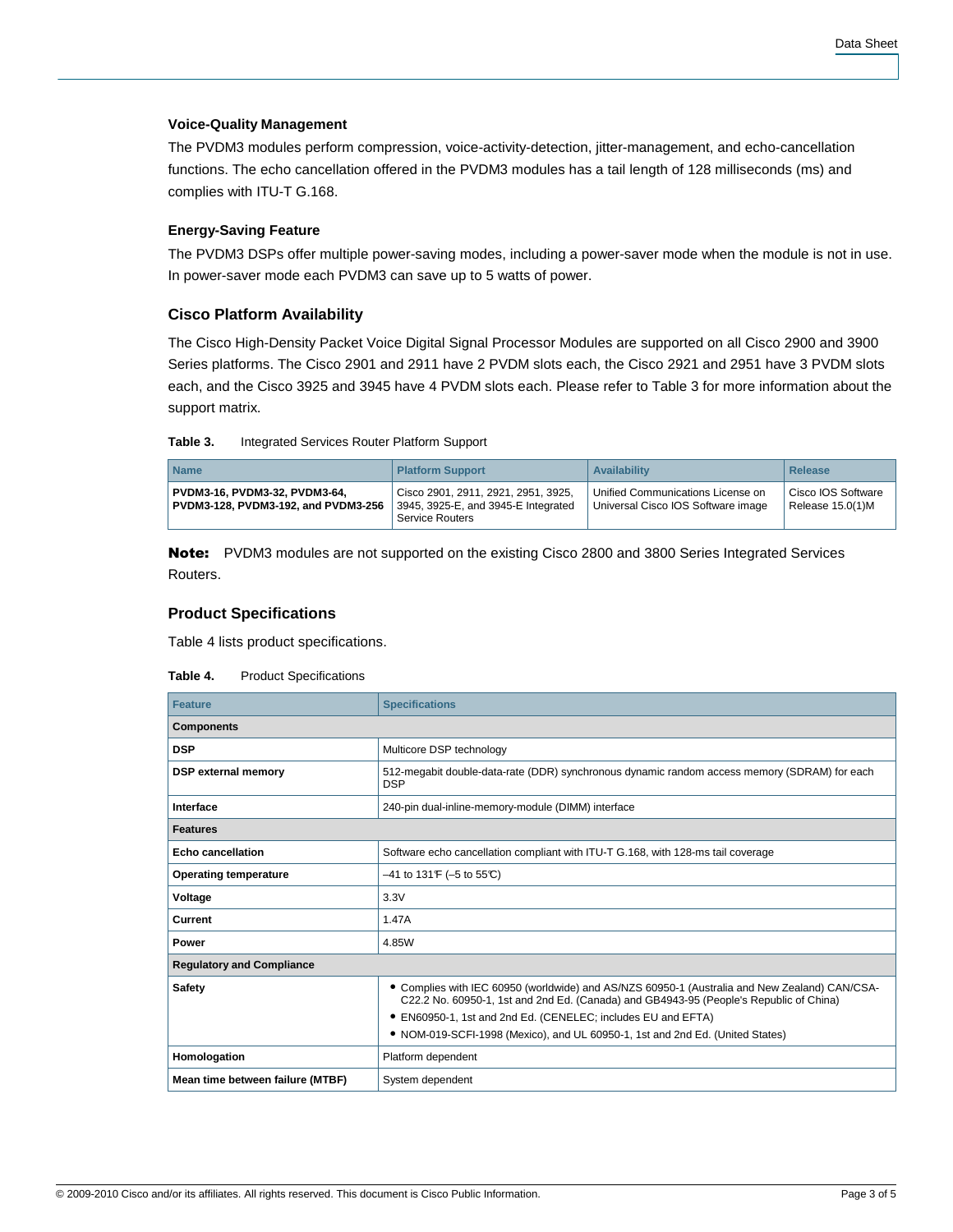| <b>EMC</b>                            |                                                        |  |
|---------------------------------------|--------------------------------------------------------|--|
| <b>Emissions</b>                      | • CISPR22, Class B                                     |  |
|                                       | • EN55022, Class B, CFR47, Part 15, Subpart B, Class B |  |
| <b>Harmonics</b>                      | EN61000-3-2                                            |  |
| <b>Flicker</b>                        | EN61000-3-3                                            |  |
| <b>Immunity</b>                       | $\bullet$ CISPR24                                      |  |
|                                       | • EN 55024                                             |  |
|                                       | • EN50082-1                                            |  |
| Electrostatic discharge (ESD)         | EN 61000-4-2                                           |  |
| <b>RF</b> fields                      | EN 61000-4-3                                           |  |
| <b>EFT</b>                            | EN 61000-4-4                                           |  |
| Surge                                 | EN 61000-4-5                                           |  |
| <b>Conducted RF</b>                   | EN 61000-4-6                                           |  |
| Power-frequency magnetic fields       | EN 6100-4-8                                            |  |
| Voltage dips, sags, and interruptions | EN 61000-4-11                                          |  |

#### **Ordering Information**

Table 5 presents ordering information.

#### **Table 5.** Ordering Information

| <b>Description</b>                                            | <b>Part Number</b>        |  |
|---------------------------------------------------------------|---------------------------|--|
| 16-channel high-density voice and video DSP module, or spare  | $PVDM3-16$ or $PVDM3-16=$ |  |
| 32-channel high-density voice and video DSP module, or spare  | $PVDM3-32$ or $PVDM3-32=$ |  |
| 64-channel high-density voice and video DSP module, or spare  | $PVDM3-64$ or $PVDM3-64=$ |  |
| 128-channel high-density voice and video DSP module, or spare | PVDM3-128 or PVDM3-128=   |  |
| 192-channel high-density voice and video DSP module, or spare | PVDM3-192 or PVDM3-192=   |  |
| 256-channel high-density voice and video DSP module, or spare | PVDM3-256 or PVDM3-256=   |  |

To place an order, visit the [Cisco Ordering Home Page](http://www.cisco.com/en/US/ordering/index.shtml). To download software, visit the [Cisco Software Center.](http://www.cisco.com/cisco/web/download/index.html)

## **Cisco and Partner Services for the Branch Office**

Services from Cisco and our certified partners can help you transform the branch-office experience and accelerate business innovation and growth in the Borderless Network. We have the depth and breadth of expertise to create a clear, replicable, optimized branch-office footprint across technologies. Planning and design services align technology with business goals and can increase the accuracy, speed, and efficiency of deployment. Technical services help improve operational efficiency, save money, and mitigate risk. Optimization services are designed to continuously improve performance and help your team succeed with new technologies.